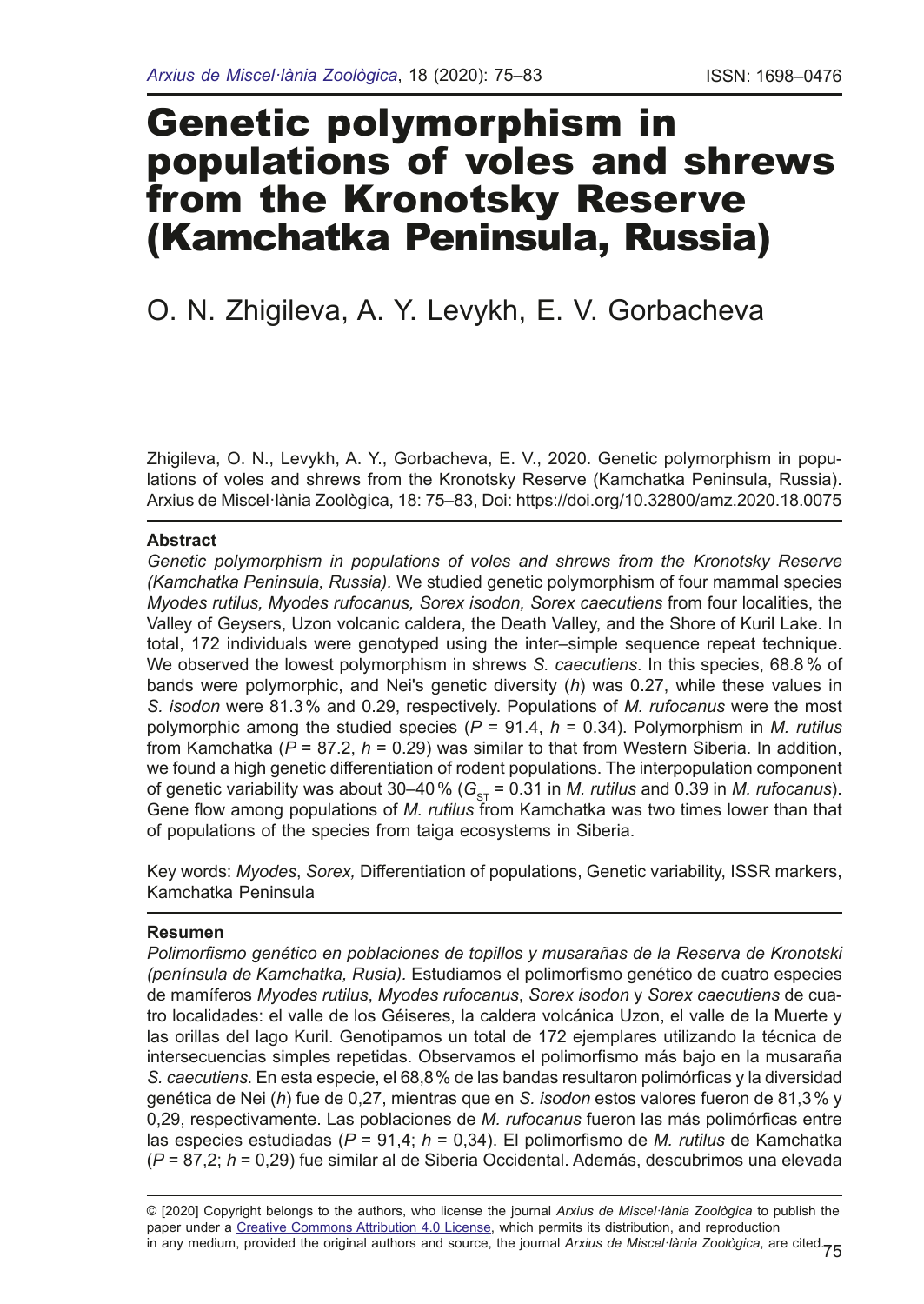diferenciación genética entre poblaciones de roedores. El componente interpoblacional de variabilidad genética fue del 30–40% (G<sub>ST</sub> = 0,31 en *M. rutilus* y 0,39 en *M. rufocanus*). El fujo genético entre las poblaciones de *M. rutilus* de Kamchatka fue dos veces más bajo que entre las poblaciones de especies de los ecosistemas de la taiga siberiana.

Palabras clave: *Myodes*, *Sorex*, Diferenciación de poblaciones, Variabilidad genética, Marcadores ISSR, Península de Kamchatka

#### **Resum**

*Polimorfsme genètic en poblacions de talpons i musaranyes de la reserva de Kronotski (península de Kamtxatka, Rússia).* Vam estudiar el polimorfsme genètic de quatre espècies de mamífers *Myodes rutilus*, *Myodes rufocanus*, *Sorex isodon* i *Sorex caecutiens* de quatre localitats: la vall dels Guèisers, la caldera volcànica Uzon, la vall de la Mort i les ribes del llac Kuril. Vam genotipar un total de 172 exemplars mitjançant la tècnica d'interseqüències simples repetides. Vam observar el polimorfsme més baix en la musaranya *S. caecutiens*. En aquesta espècie, el 68,8% de les bandes van resultar polimòrfques i la diversitat genètica de Nei (*h*) va ser de 0,27, mentre que en *S. isodon* aquests valors van ser de 81,3% i el 0,29, respectivament. Les poblacions de M. rufocanus van ser les més polimòrfques entre les espècies estudiades (*P* = 91,4; *h* = 0,34). El polimorfsme de M. rutilus de Kamtxatka (*P* = 87,2; *h* = 0,29) va ser similar al de Sibèria Occidental. A més a més, vam descobrir una elevada diferenciació genètica entre poblacions de rosegadors. El component interpoblacional de variabilitat genètica va ser del 30–40% (G<sub>ST</sub> = 0,31 en *M. rutilus* i 0,39 en *M. rufocanus*). El fux genètic entre les poblacions de *M. rutilus* de Kamtxatka va ser dues vegades més baix que entre les poblacions d'espècies dels ecosistemes de la taigà siberiana.

Paraules clau: *Myodes*, *Sorex*, Diferenciació de poblacions, Variabilitat genètica, Marcadors ISSR, Península de Kamtxatka

*Received: 28/02/2020; Conditional acceptance: 11/05/2020; Final acceptance: 03/06/2020*

*Oxana Nikolaevna Zhigileva, Department of Ecology and Genetics, University of Tyumen, Tyumen 625003, Russia.– Alena Yur'evna Levykh, Department of Biology, Geography and their Teaching, University of Tyumen, Tyumen 625003, Russia.– Elena Vladimirovna Gorbacheva, Department of Ecology and Genetics, University of Tyumen, Tyumen 625003, Russia.* 

Corresponding author: O. N. Zhigileva. E-mail: [zhigileva@mail.ru](mailto:zhigileva@mail.ru)

ORCID ID: O. N. Zhigileva: [0000–0002–3782–3014](https://orcid.org/0000-0002-3782-3014)

# Introduction

Boundary semi–isolated populations of common animal species are of great interest to population and evolutionary genetics. They are regarded as the cutting edge of evolution due to the peculiarity of the gene pool and ability for rapid evolutionary transformations. Many species of small mammals from the Far East form genetically well–differentiated populations or even endemic species (Naitoh and Ohdachi, 2006; Kovaleva et al., 2014). Genetic features of such forms allow us to consider them as separate conservation management units.

The wildlife of the Kamchatka Peninsula is unique due to the natural features of the environment and the protection of the Kronotsky Reserve and the South Kamchatka Sanctuary. The study of genetic diversity of animals is of particular interest for monitoring and protecting the genetic resources of the region.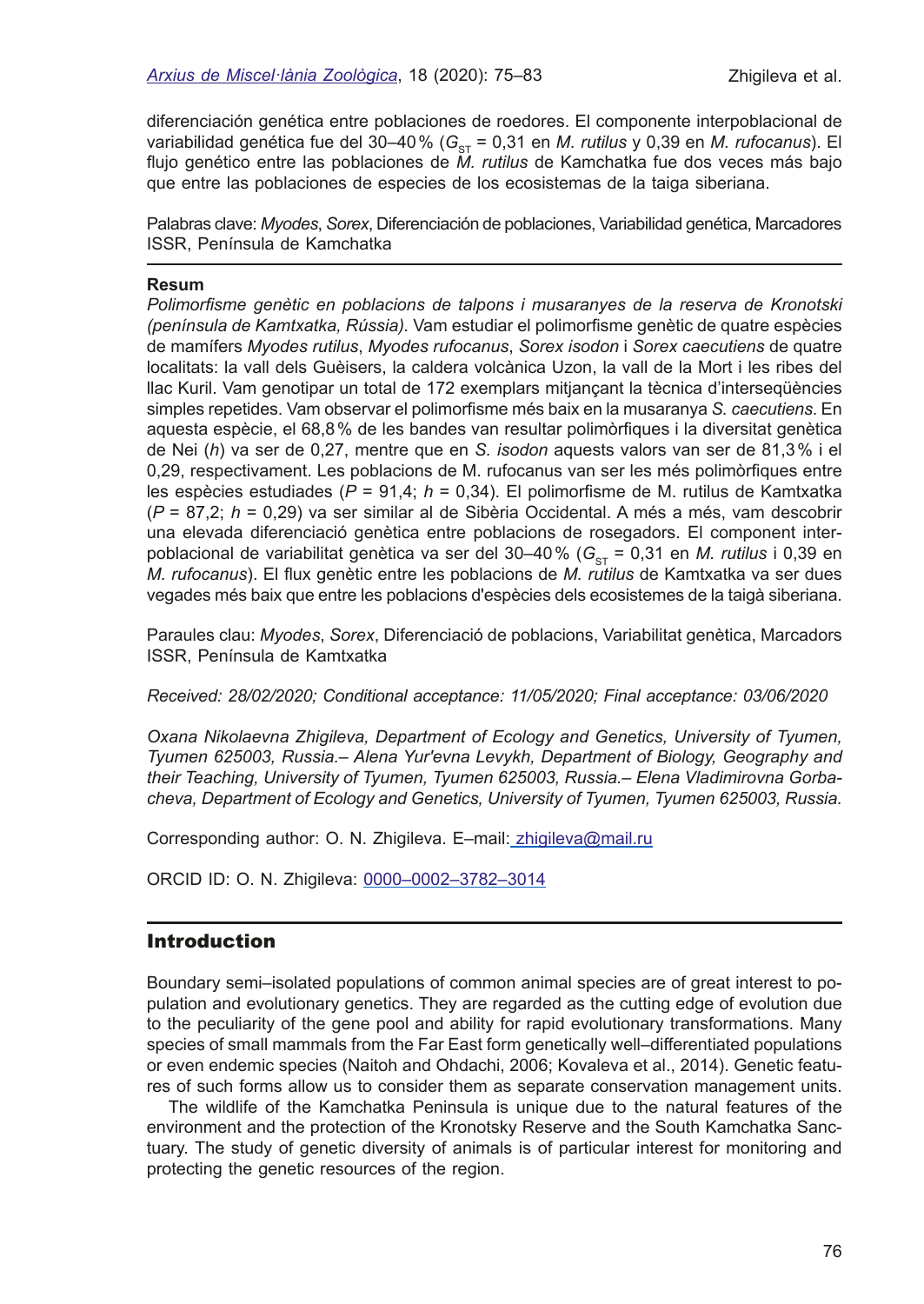#### *[Arxius de Miscel·lània Zoològica](http://amz.museucienciesjournals.cat)*, 18 (2020): 75–83 Zhigileva et al.

Voles (*Myodes* spp*.*) and shrews (*Sorex* spp.) are common representatives of Palearctic fauna. They are widespread in Siberia and they also inhabit the Kamchatka Peninsula. *Myodes* (Rodentia) and *Sorex* (Eulipotyphla) are distinct orders. From an evolutionary point of view, shrews are a more ancient group than voles. These groups are also very different in their ecology, occupying different trophic niches in ecosystems. Despite this difference, in ecological studies they are often considered as a single group named micromammals. However, in evolutionary and environmental studies, they show very different patterns of distribution and population dynamics. Furthermore, as they have different adaptive and evolutionary potentials their conservation status also differs.

The genetic structure of *Myodes* populations from the Far East region has been studied using allozyme markers (Kawata and Ueda, 1984; Frisman et al., 2002; Primak and Zasypkin, 2011), mitochondrial markers (Iwasa et al., 2000, 2002; Abramson et al., 2012) and microsatellites (Iwasa et al., 2000; Matson and Baker, 2001). Pereverzeva and Primak (Pereverzeva et al., 2014; Pereverzeva and Primak, 2016; Pereverzeva et al., 2018) found a fairly high level of genetic polymorphism in *Myodes rutilus* (Pallas 1779) from the Far East, especially in mainland populations, whereas the island populations of this species showed a reduced level of polymorphism and a unique gene pool. Vole populations from islands were highly differentiated between themselves and in their comparison with mainland populations (Primak and Zasypkin, 2011; Pereverzeva et al., 2014). Besides, populations of *Myodes rufocanus* (Sundevall 1846) from some islands played an important role in enriching the gene pool of mainland populations due to historical interpopulation exchanges (Iwasa et al., 2000).

Data on the genetic polymorphism of mammal populations of the Kamchatka peninsula are available in only a few papers (Iwasa et al., 2000; 2002; Frisman et al., 2002; Haring et al., 2011; Ohdachi et al., 2012). This may be due to diffcult access to the territory and the general lack of study fauna in this area. However, these data are of great interest due to the unique natural habitats of animals on the peninsula. The specifc climatic conditions, high seismic activity, and isolation supports the use of animal populations from Kamchatka as models to study mammalian adaptation to extreme environmental conditions. In addition, these data can contribute to the development of recommendations to protect the biodiversity of the peninsula. The purpose of our research was to study the genetic variability and differentiation of small mammal population from the Kronotsky Reserve. The frst hypothesis was that the micromammal populations of the Kamchatka peninsula are highly differentiated genetically from populations of Siberia and have lower polymorphism due to isolation. The second hypothesis was that polymorphism estimates would be different for voles and shrews

# Material and methods

We collected mammals in the Kronotsky Reserve and the South Kamchatka Sanctuary, the Kamchatka Peninsula, Russia, in July–August 2015–2016. In the Kronotsky Reserve, we caught mammals in three localities: in the Valley of Geysers (54.436 N, 160.136 E), in the Uzon volcanic caldera (54.512 N, 159.916 E), and in Death Valley (54.468 N, 160.189 E). The distance between these places is no more than 15 km but they differ in biotopic conditions and species composition. See table 1 for details. In the South Kamchatka Sanctuary, we caught mammals on the shore of Kuril lake (51.485 N, 157.041 E) (fig. 1).

Capture was carried out using Gero traps, and in some areas, the cylinder–day method was used. We processed a total of 2,359 trap–days and 396 cylinder–days. We treated the animals according to the regulations of the Ministry of Health of the Russian Federation (Order 755 of August 12, 1977). If the animals were alive when removed from the traps, they were immediately euthanized by placing them in a box with cotton wool moistened with chloroform.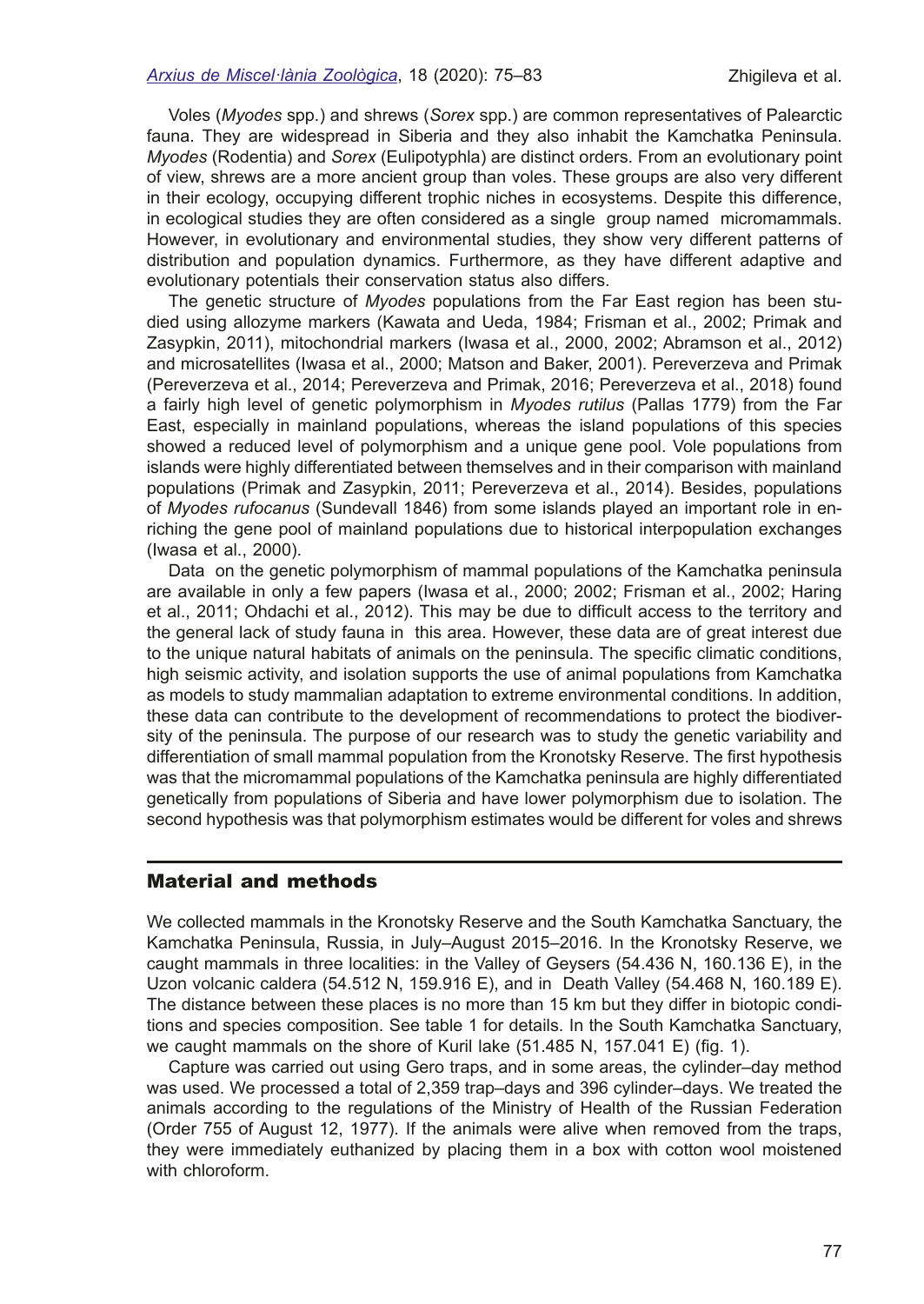Table 1. Locations and numbers of animals studied: Mrt, *Myodes rutilus*; Mrf, *Myodes rufocanus*; Ssd, *Sorex isodon*; Scc, *Sorex caecutiens*.

*Tabla 1. Localizaciones y número de animales investigados: Mrt,* Myodes rutilus*; Mrf,*  Myodes rufocanus*; Ssd,* Sorex isodon*; Scc,* Sorex caecutiens

| <b>The Reserve</b>        | Locations             | Mrt | Mrf | Ssd | <b>Scc</b> |
|---------------------------|-----------------------|-----|-----|-----|------------|
| The Kronotsky Reserve     | Valley of Geysers     | 67  | 14  | 23  | 4          |
|                           | Uzon Volcanic Caldera |     | 27  | З   | 10         |
|                           | Death Valley          | 4   |     |     |            |
| South Kamchatka Sanctuary | Kuril Lake Shore      | 18  |     |     |            |
| Total sample size         |                       | 89  | 43  | 26  | 14         |

The total sample size was 172 individuals: 89 *Myodes* (= *Clethrionomys*) *rutilus* (Pallas 1779), 43 *Myodes* (= *Clethrionomys*) *rufocanus* (Sundevall 1846), 26 *Sorex isodon* (Turov 1924)*,* and 14 *Sorex caecutiens* (Laxmann 1788).

We extracted total genomic DNA from muscle tissue fixed in 70% ethanol using the alkaline lysis technique (Bender et al., 1983). To estimate the polymorphism of such different taxonomic groups as voles and shrews, we used the nonspecifc inter–simple sequence repeat (ISSR) markers that allow us to obtain amplifcation products of genetic material in different groups of organisms (Zietjiewicz et al., 1994). In particular, five primers  $(\text{AG})_{8}$ C, (GT) $_{8}$ C, (AC) $_{8}$ T, (TC) $_{8}$ C, and (TG) $_{8}$ A were used for (SSR)–anchored polymerase chain reaction amplifcation. We carried out the amplifcation in 25 μl of reaction mixture containing PCR buffer (0.01 M Tris–HCl, 0.05 M KCl, 0.1% triton X–100), 4 mM MgCl $_2$ , 0.2 mM of each dNTPs, 1 μl of total DNA solution, 2.5 mM of primer and 0.2 unit/μL of Taq–polymerase, with the following PCR conditions: 94°C 7 min; then 94°C 30 sec, 52(56)°C 45 sec, 72°C 2 min (40 cycles); 72ºC 7 min. ISSR–fragments were separated by 2% agarose gel electrophoresis with Tris–EDTA–Borate buffer. The sizes of the fragments were determined using 100 bp DNA molecular weight markers.

We used POPGEN software (Yeh et al., 1999) to compute the following population genetic characteristics: the percentage of polymorphic bands (*P*), the observed (*n<sub>a</sub>*) and the effective number of alleles (*n<sub>e</sub>*), Nei's gene diversity (*h*), Nei's original measures of genetic identity  $(1)$ , the genetic distance  $(D)$ , gene flow  $(N<sub>m</sub>)$ , and the interpopulation component of genetic variability (G<sub>ST</sub>).

#### Results

The ISSR polymorphism we recorded from four species of small mammals is presented in table 2. Populations of the gray red–backed vole *M. rufocanus* were the most polymorphic among the studied species. The percentage of polymorphic bands (*Р*) in this species was 91.4, and Nei's gene diversity was 0.34. The polymorphism in populations of the northern red–backed vole *M. rutilus* from Kamchatka was also high (fg. 2). The proportion of polymorphic bands in this species was 87.2, and Nei's gene diversity was 0.29.

The variability observed in the shrew *S. caecutiens* was lower than in the voles (table 2). In this species, 68.8% of bands were polymorphic, and Nei's gene diversity (*h*) was 0.27 while these values in *S. isodon* were 81.3% and 0.29, respectively.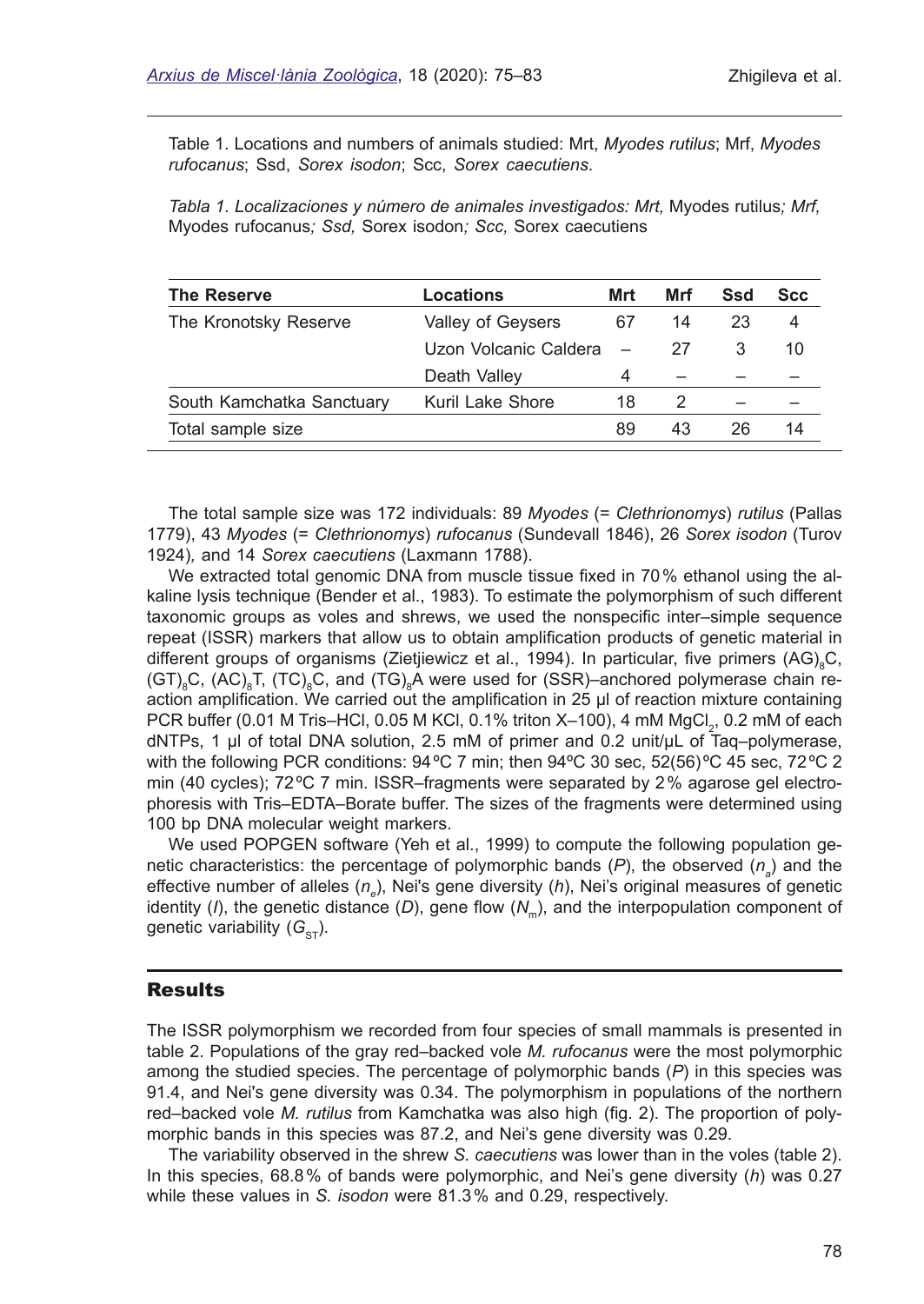

Fig. 1. Sample collection sites of mammals in the Kronotsky Reserve, Kamchatka Peninsula, Russia: 1, the Valley of Geysers; 2, Uzon volcanic caldera; 3, Death Valley; 4, the shore of Kuril lake.

*Fig. 1. Puntos de muestreo de mamíferos en la Reserva de Kronotsky, península de Kamchatka, Rusia: 1, valle de los Géiseres; 2, caldera volcánica Uzon; 3, valle de la Muerte; 4, orillas del lago Kuril.*

We found a high genetic differentiation among vole populations in Kamchatka. The genetic distances among *M. rutilus* populations varied from 0.112 at a microgeographic scale to 0.279, between two parts of the reserve studied. In *M. rufocanus*, genetic distances were 0.113 and 0.487, respectively. Populations of *M. rufocanus* in Kamchatka were characterized presenting the greatest genetic distance (table 3).

The interpopulation component of genetic variability was about 11–39% in *M. rufocanus*   $(G_{ST} = 0.116 - 0.391)$  and 20-31% in *M. rutilus* ( $G_{ST} = 0.198 - 0.306$ ). Gene flow was especially low in *M. rufocanus*.

# **Discussion**

Our data are the frst estimates of genetic polymorphism using nuclear markers in small mammal species from Kamchatka. We identifed high polymorphism in the vole *M. rutilus*. The fndings of high polymorphism in this species are consistent with data obtained by other researchers using mitochondrial genetic markers (Pereverzeva et al., 2014). *M. rutilus* is an absolute numerical dominant in the main biotopes in the vicinity of Kuril Lake and is abundant in the Valley of Geysers.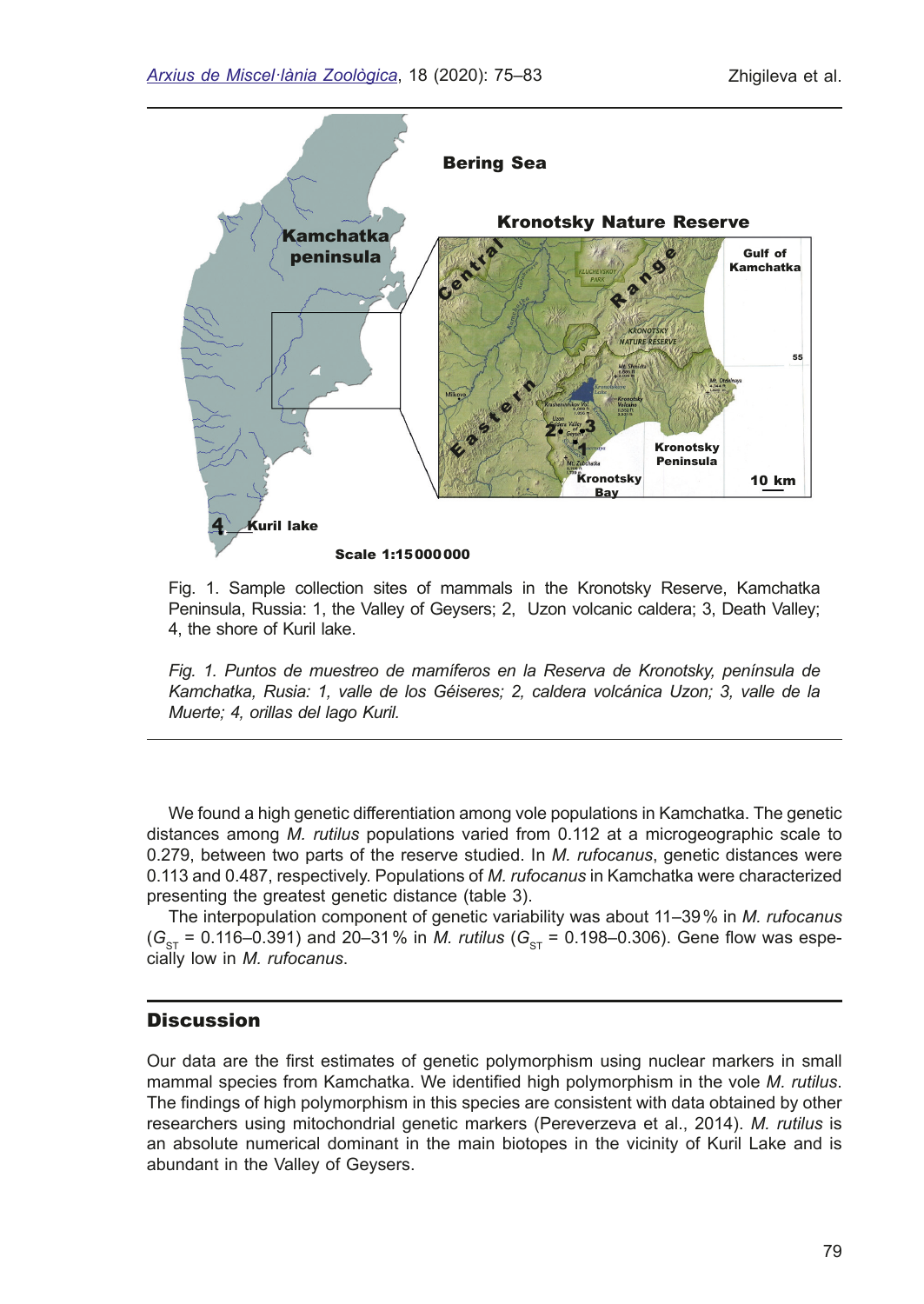Table 2. Indicators of ISSR polymorphism in small mammal populations of the Kamchatka Peninsula: *n*, sample size; N, the number of polymorphic bands; *Р*, percentage of polymorphic bands; *h*, Nei's gene diversity; *n<sub>a</sub>*, observed number of alleles;  $n_{e}$ , effective number of alleles.

*Tabla 2. Indicadores de polimorfsmo ISSR en poblaciones de pequeños mamíferos de la península de Kamchatka:* n*, tamaño de la muestra; N, número de bandas polimórfcas;*  Р, porcentaje de bandas polimórficas; h, diversidad genética de Nei; n<sub>a</sub>, número de alelos observados; n<sub>e</sub>, número efectivo de alelos.

| <b>Species</b>   |    | N  | P(% ) |      |      |      |
|------------------|----|----|-------|------|------|------|
| Myodes rutilus   | 89 | 41 | 87.23 | 0.29 | 1.87 | 1.48 |
| Myodes rufocanus | 43 | 43 | 91.39 | 0.34 | 1.91 | 1.60 |
| Sorex isodon     | 26 | 39 | 81.25 | 0.29 | 1.81 | 1.50 |
| Sorex caecutiens | 14 | 33 | 68.75 | በ 27 | 1.69 | 1.50 |



Fig. 2. Gel electrophoresis profles of ISSR–PCR fragments amplifed using the (TC)8C primer: 1, 2, 7–10, specimens No. 278, 280, 286–289 of *Myodes rutilus*; 3–6, specimens No. 281, 283–285 of *Myodes rufocanus* from the Valley of Geysers; M, 100 bp DNA molecular weight marker (2% agarose gel, ethidium bromide staining).

*Fig. 2. Electroforesis en gel de fragmentos ISSR*–*PCR amplifcados utilizando el iniciador (TC)8C: especímenes 1, 2, 7–10, especímenes nº 278, 280, 286–289 de*  Myodes rutilus*; 3–6, especímenes nº 281, 283–285 de* Myodes rufocanus *del valle de los Géiseres; M, marcador de peso molecular de ADN 100 bp (2% gel de agarosa, colorante de bromuro de etidio).*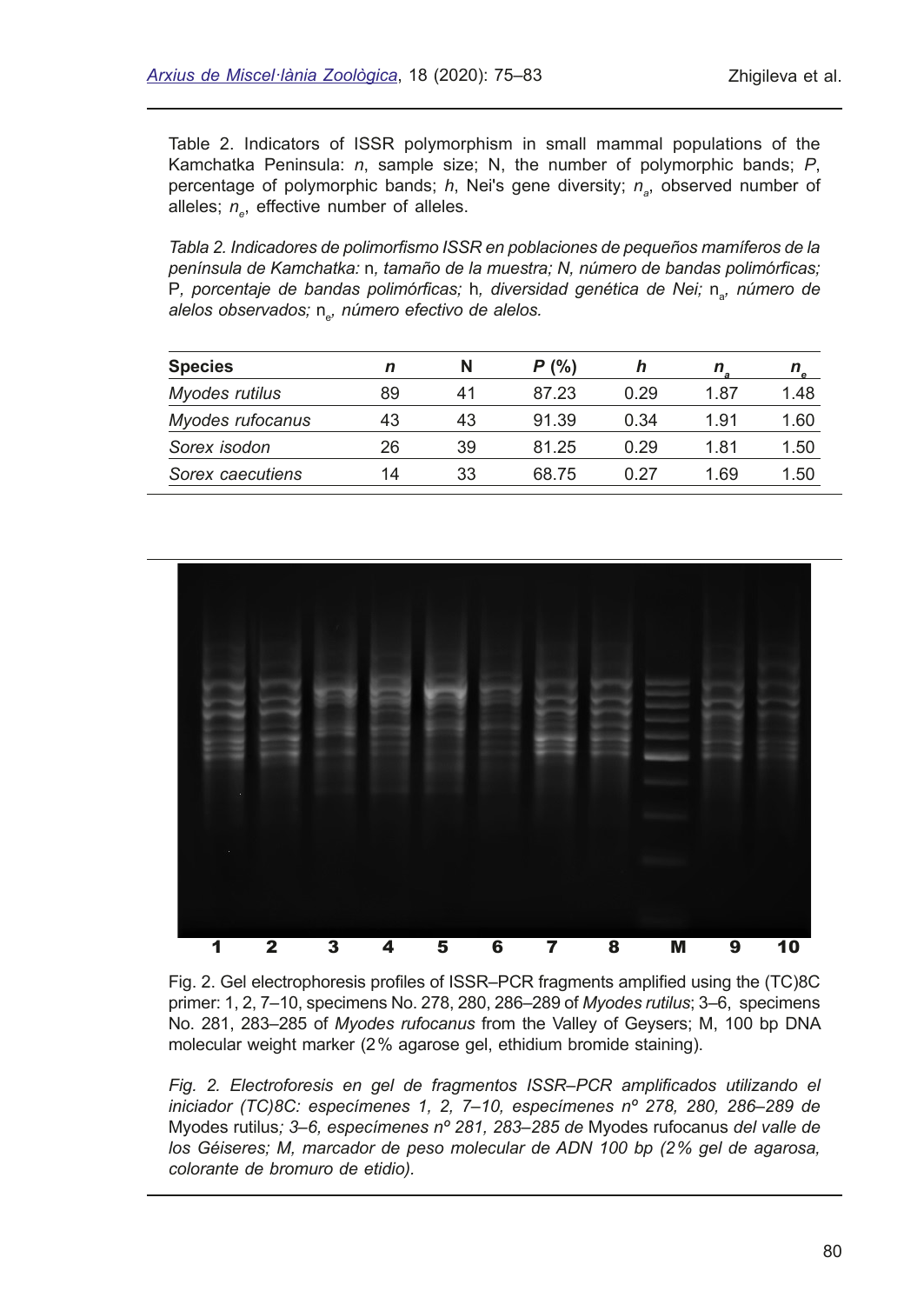Table 3. Indicators of genetic differentiation of *Myodes* populations: *I*, Nei's original measures of genetic identity; *D*, genetic distance;  $G_{ST}$  interpopulation component of genetic variability; N<sub>m</sub>, gene flow; \* according to Zhigileva and Gorbacheva (2017).

*Tabla 3. Indicadores de diferenciación genética de las poblaciones de* Myodes*:* I*, medidas originales de identidad genética de Nei; D, distancia genética; G<sub>ST</sub>, componente de variabilidad genética interpoblacional;* N*m, fujo genético; \* según Zhigileva y Gorbacheva (2017).*

|                                                                        | מ     | $G_{\text{s}t}$ |      |  |  |  |  |  |
|------------------------------------------------------------------------|-------|-----------------|------|--|--|--|--|--|
|                                                                        |       |                 |      |  |  |  |  |  |
| Valley of Geysers - Uzon volcanic caldera, 15 km distance between them |       |                 |      |  |  |  |  |  |
| 0.893                                                                  | 0.113 | 0.116           | 3.79 |  |  |  |  |  |
| Kronotsky Reserve – South Kamchatka Sanctuary                          |       |                 |      |  |  |  |  |  |
| 0.614                                                                  | 0.487 | 0.391           | 0.78 |  |  |  |  |  |
|                                                                        |       |                 |      |  |  |  |  |  |
| Valley of Geysers – Death Valley, 15 km distance between them          |       |                 |      |  |  |  |  |  |
| 0.894                                                                  | 0.112 | 0.198           | 2.03 |  |  |  |  |  |
| Kronotsky Reserve - South Kamchatka Sanctuary                          |       |                 |      |  |  |  |  |  |
| 0.875                                                                  | 0.279 | 0.306           | 2.13 |  |  |  |  |  |
| 0.825                                                                  | 0.192 | 0.158           | 2.66 |  |  |  |  |  |
| 0.805                                                                  | 0.221 | 0.202           | 1.97 |  |  |  |  |  |
|                                                                        |       |                 |      |  |  |  |  |  |

The level of ISSR–polymorphism of voles from Kamchatka differs little from the polymorphism of the populations of *Myodes* species from Western Siberia. The proportion of polymorphic bands on the same set of the ISSR markers in populations of *M. rutilus* from Western Siberia was 91.8%, Nei's gene diversity was 0.34, and the effective number of alleles was 1.58 (Zhigileva and Gorbacheva, 2017). These data are similar to the mean values of these parameters in *M. rutilus* populations from Kamchatka (table 2). Evidently, living on the distribution border on the Peninsula does not affect the polymorphism of neutral genetic markers. However, the genetic differentiation of vole populations from Kamchatka is more pronounced than that in the ecosystems of Siberia. The indexes in populations from Kamchatka were higher than those in populations of *Myodes* species from Siberia (Zhigileva and Gorbacheva, 2017). Gene fow was two times less in Kamchatka than in Siberia (table 3). Gene fow in vole populations of the Kronotsky Reserve indicates that exchange of migrants may be empeded due to the landscape features of the reserve.

The voles from the Valley of Geysers and Uzon volcanic caldera demonstrated asynchronous changes in their numbers, which also confrms their belonging to different populations. This indicates signifcant landscape–geographical isolation between Uzon volcanic caldera and the Valley of Geysers, although the distance between them is about 15 km.

In the Kamchatka Peninsula, local populations of small mammals are strongly isolated because migration is obstructed by mountains. Their movements are also limited by geothermal felds, which they avoid. This isolation makes the local populations vulnerable and increases the risk of loss of genetic diversity. The data on high genetic differentiation among small mammal populations in Kamchatka should be taken into account when developing recommendations for protection of genetic resources in the peninsula.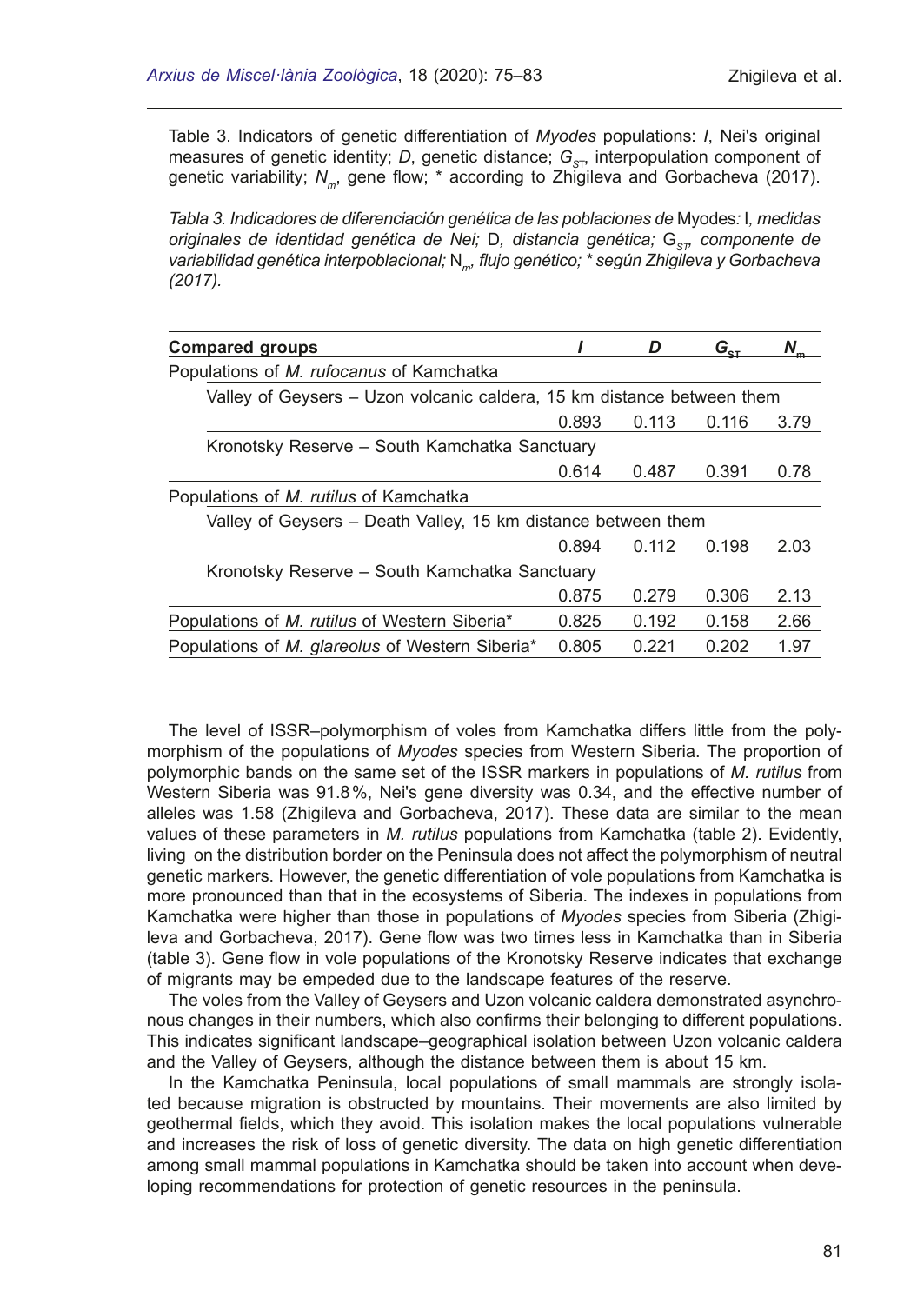# Acknowledgements

We are grateful to V. M. Evdash (Center for Academic Writing 'Impulse', University of Tyumen) for her assistance with the English language.

# **References**

- Abramson, N. I., Petrova, T. V., Dokuchaev, N. E., Obolenskaya, E. V., Lissovsky, A. A., 2012. Phylogeography of the gray red–backed vole *Craseomys rufocanus* (Rodentia: Cricetidae) across the distribution range inferred from nonrecombining molecular markers. *[Russian Journal of Theriology](https://istina.msu.ru/journals/289761/),* 11(2): 137–156.
- Bender, W., Pierre, S., Hogness, D. S., Chambon, P., 1983. Chromosomal walking and jumping to isolate DNA from Ace and rosy loci of bithorax complex in *Drosophila melanogaster*. *Journal of Molecular Biology*, 168: 17–33.
- Frisman, L. V., Kartavtseva, I. V., Pavlenko, M. V., Kostenko, V. A., Suzuki, H., Iwasa, M., Nakata, K., Chernyavskii, F. B., 2002. Gene–geographical variation and genetic differentiation in red–backed voles of the genus *Clethrionomys* (Rodentia, Cricetidae) from the region of the sea of Okhotsk. *Russian Journal of Genetics*, 38(5): 538–547.
- Haring, E., Sheremetyeva, I., Kryukov, A., 2011. Phylogeny of Palearctic vole species (genus *Microtus*, Rodentia) based on mitochondrial sequences. *Mammalian Biology*, 76: 258−267.
- Iwasa, M. A., Kartavtseva, I. V., Dobrotvorsky, A. K., Panov, V. V., Suzuki, H., 2002. Local differentiation of *Clethrionomys rutilus* in northeastern Asia inferred from mitochondrial gene sequences. *Mammalian Biology – Zeitschrift für Säugetierkunde,* 67(3): 157–166.
- Iwasa, M. A., Utsumi, Y., Nakata, K., Kartavtseva, I. V., Nevedomskaya, I. A., Kondoh, N., Suzuki, H., 2000. Geographic patterns of cytochrome b and Sry gene lineages in the gray red–backed vole, *Clethrionomys rufocanus* from Far East Asia including Sakhalin and Hokkaido. *Zoological Science*, 17(4): 477–484.
- Kawata, M., Ueda, J., 1984. Protein polymorphisms and their genetic control in the red– backed vole, *Clethrionomys rufocanus bedfordiae*. *Animal Blood Groups and Biochemical Genetics = Animal Genetics* (Wiley), 15(2): 143–150.
- Kovaleva V. Yu., Litvinov, Yu. N., Efmov, V., 2014. Shrews (Soricidae, Eulipotyphla) from the Russian Far East and Siberia: combination and search for congruence of molecular genetic and morphological data. *Biology Bulletin*, 41(7): 575–588.
- Matson, C. W., Baker, R. J., 2001. DNA sequence variation in the mitochondrial control region of red–backed voles (*Clethrionomys*). *Molecular Biology and Evolution*, 18(8): 1494–1501.
- Naitoh, Y., Ohdachi, S. D., 2006. Population genetic structure of Sorex unguiculatus and Sorex caecutiens (Soricidae, Mammalia) in Hokkaido, based on microsatellite DNA polymorphism. *Ecological Research*, 21: 586–596.
- Ohdachi, S. D., Yoshizawa, K., Hanski, I., Kawai, K., Dokuchaev, N. E., Sheftel, B. I., Abramov, A. V., Moroldoevs, I., Kawahara, A., 2012. Intraspecifc Phylogeny and Nucleotide Diversity of the Least Shrews, the *Sorex minutissimus – S. yukonicus* Complex, Based on Nucleotide Sequences of the Mitochondrial Cytochrome b Gene and the Control Region. *Mammal Study*, 37(4): 281–297.
- Pereverzeva, V. V., Primak, A. A., 2016. Genetic diversity of the cytochrome b gene fragment haplotypes in red–backed vole *Myodes (Clethrionomys) rutilus* Pallas, 1779. *Russian Journal of Genetics*, 52(2): 164–172.
- Pereverzeva, V. V., Primak, A. A., Dubinin, E. A., 2014. Genetic structure of northern red– backed vole (*Myodes* (=*Clethrionomys*) *rutilus* Pallas, 1779) populations of the northern Priokhotye determined by sequence variation of the m[tD](https://doi.org/10.1134/S2079059714010079)NA cytochrome B gene. *Russian Journal of Genetics: Applied Research*, 4(1): 27–34.
- Pereverzeva, V. V., Primak, A. A., Dokuchaev, N. E., Dubinin, E. A., Evdokimova, A. A., 2018. [Variability of mtDNA cytochrome b gene of the gray red–backed vole *Craseomys*